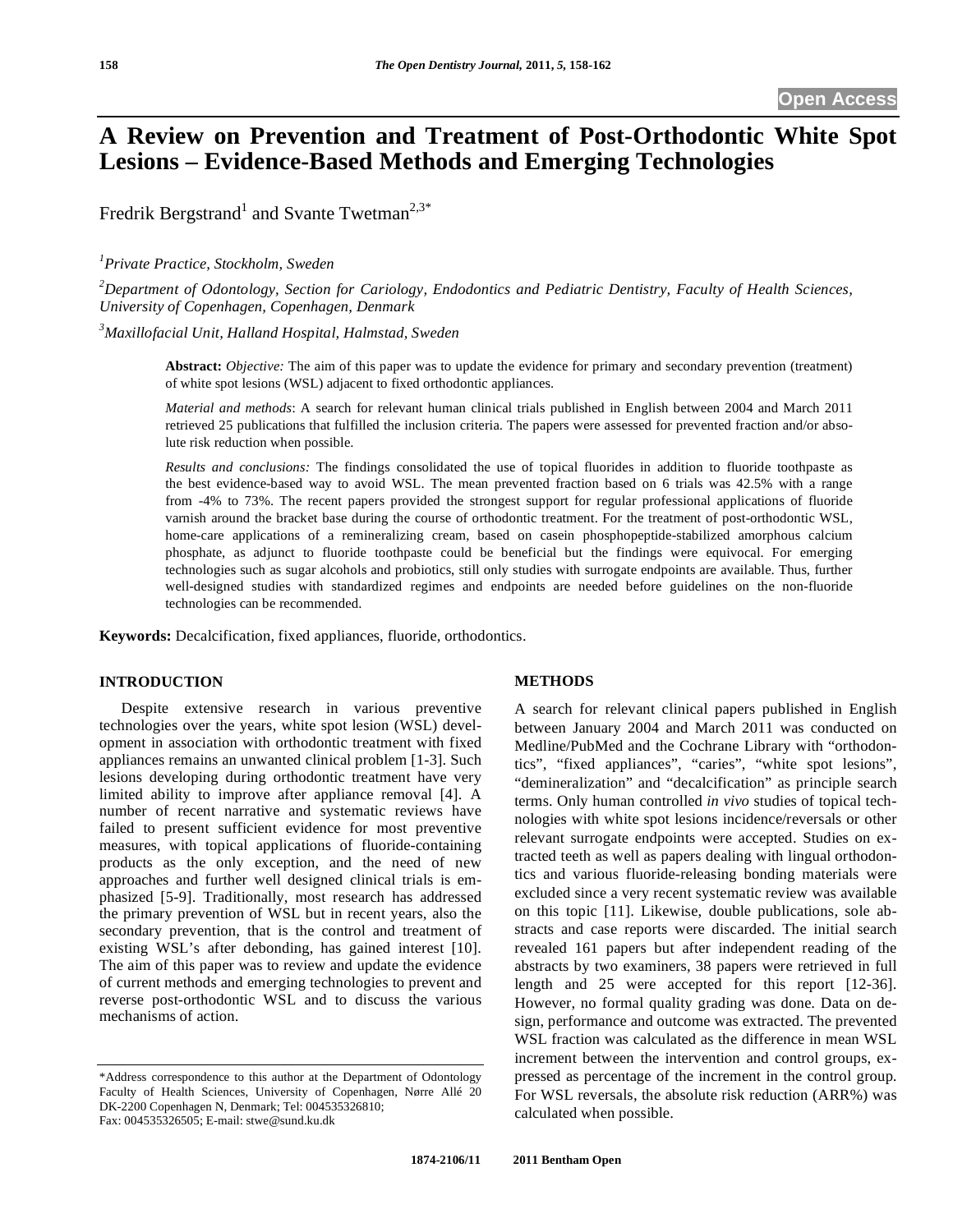| Table 1. Clinical Trials for Primary Prevention of WSL Adjacent to Fixed Orthodontic Appliances Published in English between |  |  |  |
|------------------------------------------------------------------------------------------------------------------------------|--|--|--|
| <b>2004 and March 2011</b>                                                                                                   |  |  |  |

| <b>First Author [ref no.]</b> | Design/n                           | <b>Intervention vs. Control</b>                         | <b>WSL</b> Incidence<br>Test/Control (%) | PF          |
|-------------------------------|------------------------------------|---------------------------------------------------------|------------------------------------------|-------------|
| $\oslash$ gaard [12]          | RCT/115                            | $AmF/SnF2-tp+rinse vs. NaF-tp+rinse$                    | 4/7                                      | 43% (NS)    |
| de Moura [13]                 | RCT/14                             | $F$ -tp <i>vs.</i> anti-plaque/ $F$ -tp                 | NR.                                      | <b>NR</b>   |
| Vivaldi-Rodrigues [14]        | SM/10                              | F-varnish <i>vs.</i> no treatment                       | $0.34/0.51*$                             | 33% (S)     |
| Gontijo [15]                  | SM/16                              | F-varnish vs. no treatment                              | <b>NR</b>                                | <b>NR</b>   |
| Stecksén-Blicks [16]          | RCT/273                            | F-varnish vs. placebo                                   | 7/26                                     | 70% (S)     |
| Farhadian [17]                | SM/15                              | F-varnish vs. no treatment                              | $57/93$ <sup>§</sup>                     | 40% (S)     |
| Benham [18]                   | SM/60                              | buccal sealants <i>vs.</i> no treatment                 | 10/7                                     | 73% (S)     |
| Kronenberg [19]               | Ozone $vs.$ CHX+F-varnish<br>SM/20 |                                                         | 3.2/0.7                                  | $-4\%$ (NS) |
| Al-Mulla [20]                 | RCT/20                             | F-tp $(5000 \text{ ppm})$ vs. F-tp $(1450 \text{ ppm})$ | $\Delta$ F-10/-15.8                      | <b>NR</b>   |

\* decalcification index

§ lesion depth, micrometer

Abbreviations: PF=prevented fraction; RCT = randomized controlled trial; SM = split-mouth; S = statistically significant difference between groups; NS = no statistically significant difference; NR = data not reported; F-tp = fluoride toothpaste;  $\Delta F$  = change in fluorescence

## **RESULTS**

Of the included papers, 9 dealt with primary prevention, 8 with WSL reversals and 6 utilized a surrogate measure such as bacterial counts, plaque amount or pH-values. The most common intervention was fluoride (9 papers) followed by antibacterial agents (5 papers), remineralization with casein phosphopeptide-stabilized amorphous calcium phosphate (CPP-ACP) (5 papers), and various other methods (6 papers).

## **Primary Prevention of WSL Adjacent to Fixed Appliances**

In the Cochrane review [7], it was concluded that there was some evidence that daily NaF mouth rinses could reduce the occurrence and severity of WSL during orthodontic treatment albeit more high quality research was required. The recent publications are compiled in Table **1**. The mean prevented fraction was 42.5% with a range from -4% to 73%. Seven out of nine papers were assessing a fluoride intervention, while the remaining evaluated the impact of sealants and ozone. Four papers dealt with fluoride varnish applications but three of them were small split-mouth studies. Thus, the only large placebo-controlled trial with parallel groups was most interesting [16]. This was a fully powered double-blind randomized controlled trial with fluoride varnish (Fluor Protector, Ivoclar-Vivadent) containing 0.1% fluoride in a homogeneous solution but the concentration is approximately 10 times higher after the varnish has dried. The result immediately after debonding displayed a prevented fraction of 70% when the varnishes were applied around the bracket base every  $6<sup>th</sup>$  week at the regular, scheduled follow-ups. The results of the three smaller split-mouth studies pointed in the same direction, albeit with various endpoints. In two papers, fluoride mouth rinses and/or fluoride toothpaste was tested against another positive fluoride control [12, 13]. No significant differences were found indicating that the presence of fluoride *per se* in the oral environment might be more important than the actual formulation. The concentration of fluoride in toothpaste may however play a role. A recent study by Al-Mulla et al. [20] showed that high sodium fluoride toothpaste (5,000 ppm), available on prescription in some countries, had a greater anti-caries potential than standard 1,450 ppm formula in patients with orthodontic bands.

The impact of non-fluoride measures was reported in two trials, one on resin sealants [18] and one on ozone [19]. Impregnation of the buccal surfaces with resin sealants seemed to effectively prevent the development of WSL in comparison with no treatment while the use of ozone was inferior to chlorhexidine varnish in controlling the microflora and prevent lesions. Both studies were however limited in size but the sealant approach merits to be repeated in a larger setting. To date, only case reports are available.

### **Secondary Prevention (Treatment) of Post-Orthodontic WSL After Debonding**

As mentioned earlier, the interest in secondary prevention of WSL has increased. Eight new papers were identified of which five publications investigated the novel casein phosphopeptides-amorphous calcium phosphate (CPP-ACP) system (Table **2**). Collectively, the CPP-ACP studies with Tooth Mousse<sup> $m$ </sup> (GC) or similar products retrieved clinical evidence that daily applications of the remineralizing cream could reverse the severity and visual appearance of postorthodontic WSL more effective than, or at least as good as, fluoride toothpaste [21-25]. One study displayed reduced demineralization when ACP was incorporated in the orthodontic composite [24]. The reversals were assessed with clinical scoring and/or laser fluorescence and the mean ARR was estimated to 14%. It should however be noted that all the CPP-ACP protocols were supplements to regular use of fluoride toothpaste and that two of the studies could not display any clear clinical benefits of daily applications of the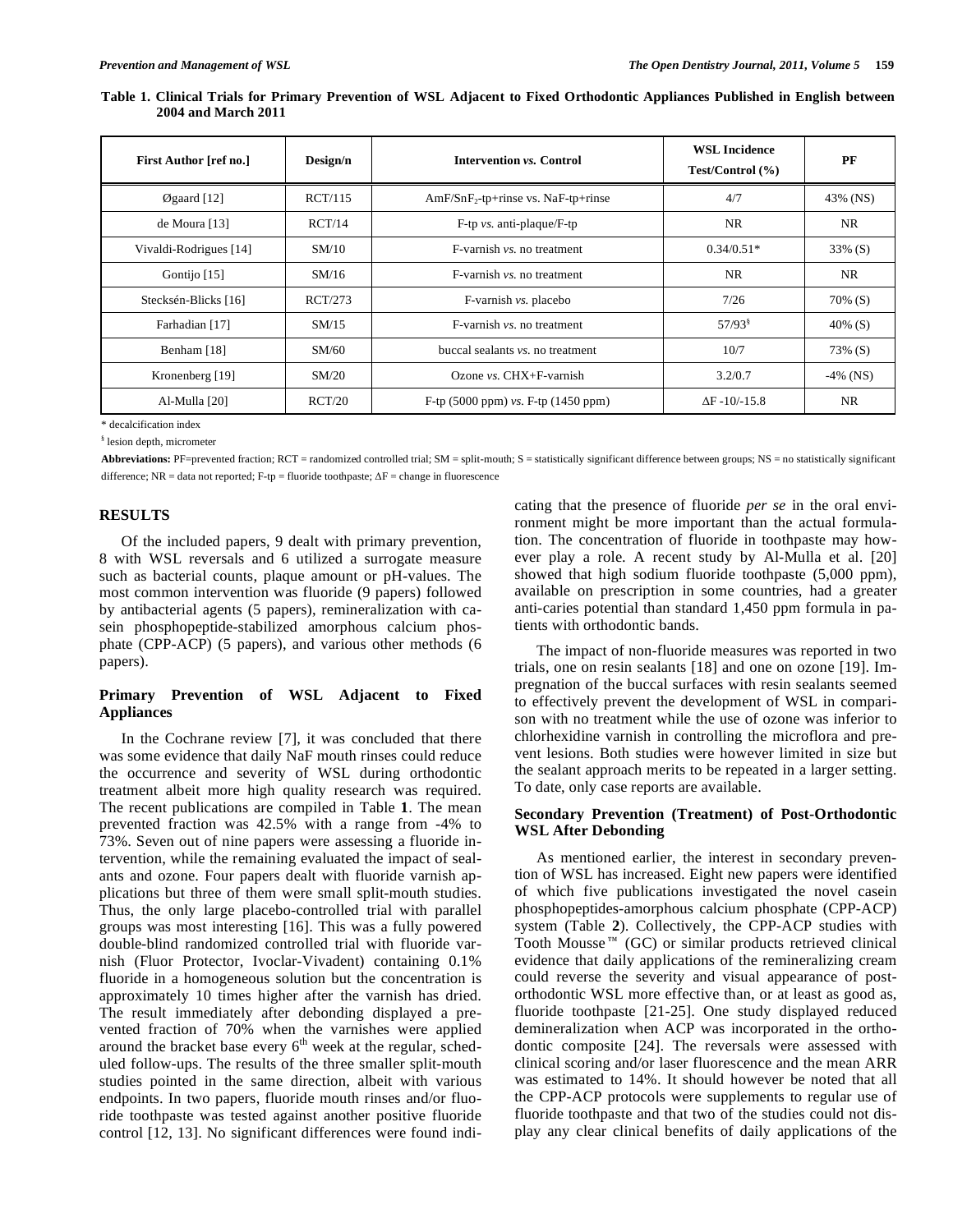| First Author, [ref no.]<br>Design/n |         | <b>Treatment vs. Control</b> | Endpoint       | <b>Test/Control</b> | <b>ARR</b>  |
|-------------------------------------|---------|------------------------------|----------------|---------------------|-------------|
| <b>CPP-ACP</b>                      |         |                              |                |                     |             |
| Andersson [21]                      | RCT/26  | CPP-ACP vs. NaF-rinse        | regression     | 55%/18%             | 37%         |
| Bailey [22]                         | RCT/45  | CPP-ACP vs. placebo          | regression     | 72%/59%             | 13%         |
| Uysal $[23]$                        | RCT/14  | CPP-ACP vs. composite        | micro hardness | --                  | S           |
| Beerens [24]                        | RCT/54  | CPP-ACP vs. NaF              | QLF            | decreased           | NS.         |
| Bröcher [25]                        | RCT/60  | CPP-ACP vs. NaF-paste        | regression     | 33%/38%             | $-4\%$ (NS) |
| Other methods                       |         |                              |                |                     |             |
| Willmot [26]                        | RCT/26  | NaF-rinse vs. placebo        | regression     | 54%/66%             | <b>NS</b>   |
| Knösel [27]                         | NT/10   | bleaching                    | color          | improved            | <b>NA</b>   |
| Murphy [28]                         | NT/8    | microabrasion                | regression     | 83%/NA              | <b>NA</b>   |
| Du [29]                             | RCT/110 | F-varnish vs. saline         | LF scores      | $-7.6/-3.1$         | S           |

**Table 2. Clinical Trials for Secondary Prevention (Treatment) of Post-Orthodontic WSL Published in English Between 2004 and March 2011** 

Abbreviations: RCT=randomized controlled trial; NT = non-randomized, non-controlled trial; S = significant difference between groups; NS = not statistically different; NA = not applicable; QLF = Quantitative light-induced fluorescence; LF score = laser fluorescence measurements (DIAGNOdent)

remineralizing paste [23, 25]. Furthermore, Willmot [26] failed to demonstrate an additional effect of sodium fluoride mouth rinses compared with no rinses which indicates that remineralization of WSL with normal oral hygiene procedures and fluoride toothpaste after debonding may be considered "good clinical practice" in cases with normal salivary function. A recent study suggested that weekly applications of fluoride varnish (Duraphat) during the first month after debonding were effective in bringing post-orthodontic WSL lesions to an inactive state [29].

The remaining papers on WSL treatment were not addressing the biologic repair process. Instead, a cosmetic improvement of the lesions through bleaching or microabrasion was suggested [27, 28]. As expected, both techniques did obviously improve the aesthetic appearance of WSL and should be included in the therapeutic toolbox as "plan B" in non-responders to the available biological strategies. Recently, an infiltration technique has been suggested that fills the non-cavitated pores of an incipient lesion with a low-viscosity resin by capillary action, creating a barrier that blocks further bacterial diffusion and lesion development. This micro-invasive method eliminates opaqueness and may blend existing WSL with surrounding natural teeth [30].

#### **Antibacterial Methods**

The recent literature has suggested that daily consumption lozenges containing the sugar-substitute xylitol may have a beneficial impact on the ecological environment adjacent to fixed orthodontic brackets [31, 32]. Other antibacterial measures investigated are topical applications of chlorhexidine-varnish [33], essential oils [34], ozone [19], amorphous calcium phosphate [35] and probiotics [36]. Although the findings definitely are promising, all studies except one [19] were reporting surrogate or intermediate endpoints such as mutans streptococci reductions, plaque acidogenicity or pH-recovery. As such endpoints do not allow either evidence-based conclusions or treatment recommendations,

further research of the antibacterial strategies for WSL prevention and control in orthodontic patients are needed.

#### **DISCUSSION**

It was somewhat disappointing to find that most of the recent studies dealing with prevention and treatment of WSL adjacent to fixed orthodontic still were of mixed quality. Most studies were limited in size, few were double-blind and placebo-controlled with parallel arms and the minority were reporting endpoints of true relevance for the patient. Indeed, statistically significant differences concerning surrogate endpoints may not necessarily be of clinical significance or importance for the patient. Furthermore, no paper provided data on the health-economic aspects of the various interventions. Thus, the need for more high quality research, as firmly stated in previous reviews, is unchanged. However, the tested interventions seemed to be well accepted by the patients with few dropouts and no side-effects or severe adverse events were reported for any intervention. It must also be mentioned that lingual orthodontics represents a totally different concept for reducing WSL in connection with orthodontic treatments [37].

The findings of the present review reinforced the use of topical fluorides in addition to fluoride toothpaste as the most effective way to reduce the incidence of WSL in patients undergoing orthodontic treatment with fixed appliances. The novel information was that regular topical applications of fluoride varnish around the bracket base have emerged as the most effective topical method. Fluoride varnish programs have the advantage of being independent of patient compliance through its quick and simple professional applications. Moreover, applications of fluoride varnish during the first 4 weeks after debonding seemed to be an option to create lesion inactivity [29]. Concerns have been raised against the use of highly concentrated fluoride to assist remineralization since it may lead to unsightly staining [10].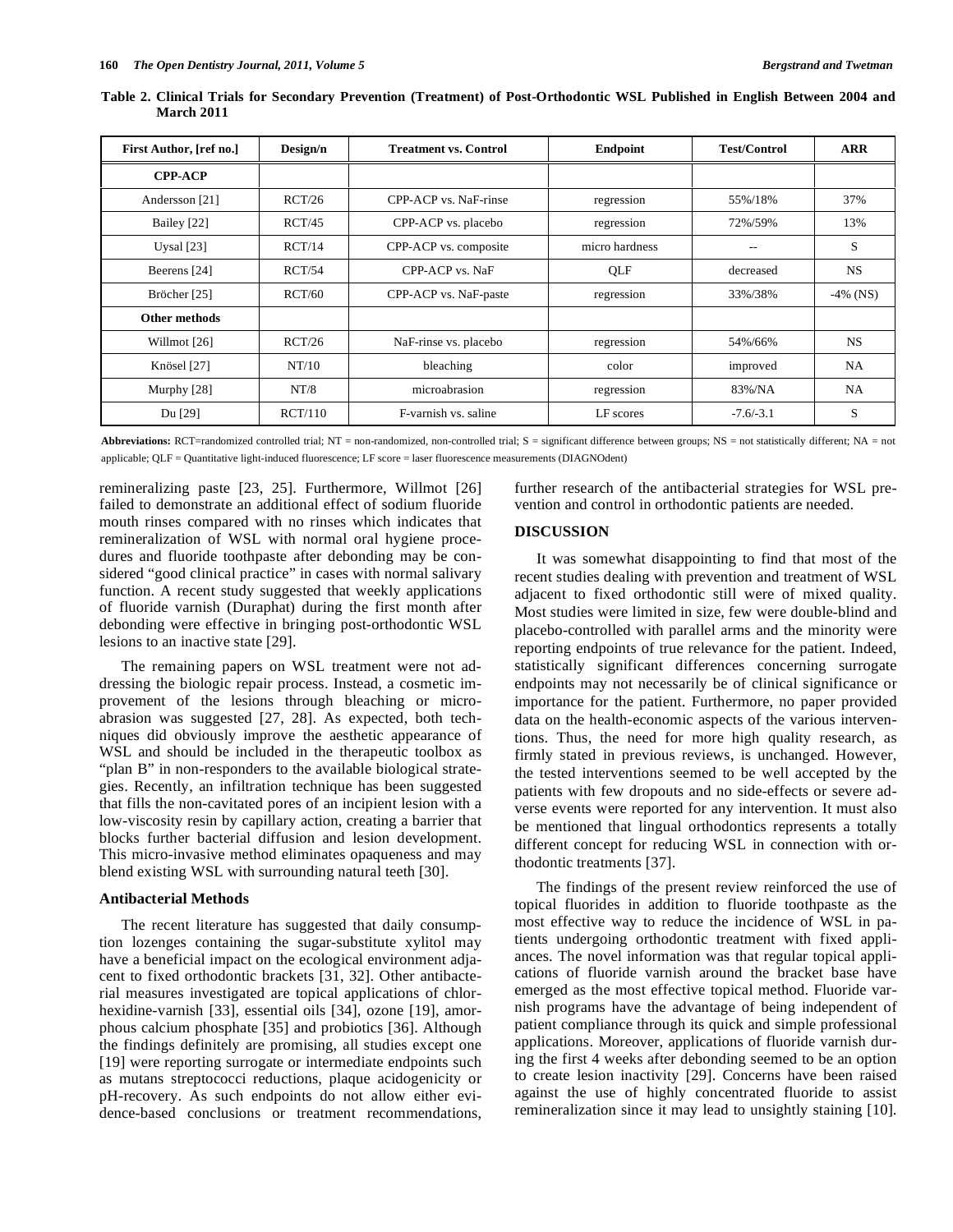There were unfortunately no recent trials available that could either confirm or reject this important research question.

Due to its paramount role in WSL prevention, it could be of interest to examine the mechanisms of action for fluoride in combination with the other measures in the light of the ecological plaque hypothesis. Dental plaque is an example of a biofilm and biofilms with a diverse and stable microbial community are generally associated with oral health [38]. Demineralization of enamel is a result of an adaption of the biofilm to environmental pH-stress. Prolonged low pH conditions promotes the growth of aciduric bacteria resulting in a reduced diversity and a selection of species associated with a cariogenic environment, such as mutans streptococci, lactobacilli, actinomyces and veillonella. A WSL will occur when the local demineralization is larger than remineralization over time. Consequently, any intervention that counteract the acidic conditions in the oral environment and in the oral biofilm is likely beneficial for the caries balance. It is well known that very low fluoride concentrations in the plaque fluid (0.03 ppm) can reduce demineralization and enhance remineralization [39]. In higher concentrations, such as those achieved with fluoride varnish (22,500 ppm), fluoride may also hamper bacterial metabolism and acid production through interference with the enzyme enolase [40]. Likewise, xylitol is a microbial metabolic inhibitor that counteracts the pH-drop in the biofilm and reduces the selection of aciduric bacteria [31]. CPP-ACP agents may, on top of the remineralizing properties, improve the salivary buffer capacity and thereby elevate pH more rapidly after food intake [41]. The rationale behind a daily intake of healthpromoting probiotic bacteria is that probiotic (healthpromoting) bacteria may address the biofilm imbalance, locally by competitive inhibition of pathogens and systemically by regulating the host immune response via the guts [42]. Consequently, all the preventive strategies mentioned above can contribute to maintain the stability of the oral biofilm in various ways during the low-pH challenge caused by fixed orthodontic appliances.

#### **CONCLUSIONS**

The recent clinical trials on WSL prevention provided the strongest support for regular topical applications of fluoride varnish around the bracket base during treatment with fixed appliances. For the treatment of post-orthodontic WSL, a remineralizing cream with casein phosphopeptide-stabilized amorphous calcium phosphate as adjunct to fluoride toothpaste seemed to be beneficial with some mineral and aesthetic improvements. Conflicting results were however reported and along with emerging technologies such as sugar alcohols, antibacterial peptides and probiotics, further highquality clinical trials with standardized regimes and endpoints are needed.

## **ACKNOWLEDGEMENT & CONFLICTS OF INTER-EST**

Dr. Bergstrand is a consultant for 3M-Unitek, Stockholm, Sweden. The authors report no conflicts of interest.

#### **REFERENCES**

[1] Chapman JA, Roberts WE, Eckert GJ, Kula KS, González-Cabezas C. Risk factors for incidence and severity of white spot lesions during treatment with fixed orthodontic appliances. Am J Orthod Dentofacial Orthop 2010; 138: 188-9.

- [2] Shungin D, Olsson AI, Persson M. Orthodontic treatment-related white spot lesions: a 14-year prospective quantitative follow-up, including bonding material assessment. Am J Orthod Dentofacial Orthop 2010; 138: 136.e1-8.
- [3] Richter AE, Arruda AO, Peters MC, Sohn W. Incidence of caries lesions among patients treated with comprehensive orthodontics. Am J Orthod Dentofacial Orthop 2011; 139: 657-64.
- [4] Mattousch TJ, van der Veen MH, Zentner A. Caries lesions after orthodontic treatment followed by quantitative light-induced fluorescence: a 2-year follow-up. Eur J Orthod 2007; 29: 294-8.
- [5] Bergstrand F, Twetman S. Evidence for the efficacy of various methods of treating white-spot lesions after debonding of fixed orthodontic appliances. J Clin Orthod 2003; 37:19-21.
- [6] Derks A, Katsaros C, Frencken JE, van't Hof MA, Kuijpers-Jagtman AM. Caries-inhibiting effect of preventive measures during orthodontic treatment with fixed appliances. a systematic review. Caries Res 2004; 38: 413-20.
- [7] Benson PE, Parkin N, Millett DT, Dyer FE, Vine S, Shah A. Fluorides for the prevention of white spots on teeth during fixed brace treatment. Cochrane Database Syst Rev 2004 (3): CD003809
- [8] Chadwick BL, Roy J, Knox J, Treasure ET. The effect of topical fluorides on decalcification in patients with fixed orthodontic appliances: a systematic review. Am J Orthod Dentofacial Orthop 2005; 128: 601-6.
- [9] Sudjalim TR, Woods MG, Manton DJ. Prevention of white spot lesions in orthodontic practice: a contemporary review. Aust Dent J 2006; 51: 284-9.
- [10] Willmot D. White spot lesions after orthodontic treatment. Semin Orthodont 2008; 14: 209-19.
- [11] Rogers S, Chadwick B, Treasure E. Fluoride-containing adhesives and decalcification in patients with fixed appliances: A Systematic review. Am J Orthod Dentofacial Orthop 2010; 138: 390.e1-8
- [12] Øgaard B, Alm AA, Larsson E, Adolfsson U. A prospective, randomized clinical study on the effects of an amine fluoride/stannous fluoride toothpaste/mouthrinse on plaque, gingivitis and initial caries lesion development in orthodontic patients. Eur J Orthod 2006; 28: 8-12.
- [13] deMoura MS, de Melo Simplício AH, Cury JA. In-vivo effects of fluoridated antiplaque dentifrice and bonding material on enamel demineralization adjacent to orthodontic appliances. Am J Orthod Dentofacial Orthop 2006; 130: 357-63.
- [14] Vivaldi-Rodrigues G, Demito CF, Bowman SJ, Ramos AL. The effectiveness of a fluoride varnish in preventing the development of white spot lesions. World J Orthod 2006; 7: 138-44.
- [15] Gontijo L, Cruz Rde A, Brandão PR. Dental enamel around fixed orthodontic appliances after fluoride varnish application. Braz Dent J 2007; 18: 49-53.
- [16] Stecksén-Blicks C, Renfors G, Oscarson ND, Bergstrand F, Twetman S. Caries-preventive effectiveness of a fluoride varnish: a randomized controlled trial in adolescents with fixed orthodontic appliances. Caries Res 2007; 41: 455-9.
- [17] Farhadian N, Miresmaeili A, Eslami B, Mehrabi S. Effect of fluoride varnish on enamel demineralization around brackets. an *invivo* study. Am J Orthod Dentofacial Orthop 2008; 133: S95-S98.
- [18] Benham AW, Campbell PM, Buschang PH. Effectiveness of pit and fissure sealants in reducing white spot lesions during orthodontic treatment: A Pilot study. Angle Orthod 2009; 79: 338-45.
- [19] Kronenberg O, Lussi A, Ruf S. Preventive effect of ozone on the development of white spot lesions during multibracket appliance therapy. Angle Orthod 2009; 79: 64-9.
- [20] Al-Mulla A, Karlsson L, Kharsa S, Kjellberg H, Birkhed D. Combination of high-fluoride toothpaste and no post-brushing water rinsing on enamel demineralization using an in-situ caries model with orthodontic bands. Acta Odontol Scand 2010; 68: 323- 8.
- [21] Andersson A, Sköld-Larsson K, Hallgren A, Petersson LG, Twetman S. Effect of a dental cream containing amorphous cream phosphate complexes on white spot lesion regression assessed by laser fluorescence. Oral Health Prev Dent 2007; 5: 229-33.
- [22] Bailey DL, Adams GG, Tsao CE, *et al*. Regression of postorthodontic lesions by a remineralizing cream. J Dent Res 2009; 88: 1148-53.
- [23] Uysal T, Amasyali M, Ozcan S, Koyuturk AE, Akyol M, Sagdic D. *In vivo* effects of amorphous calcium phosphate-containing ortho-